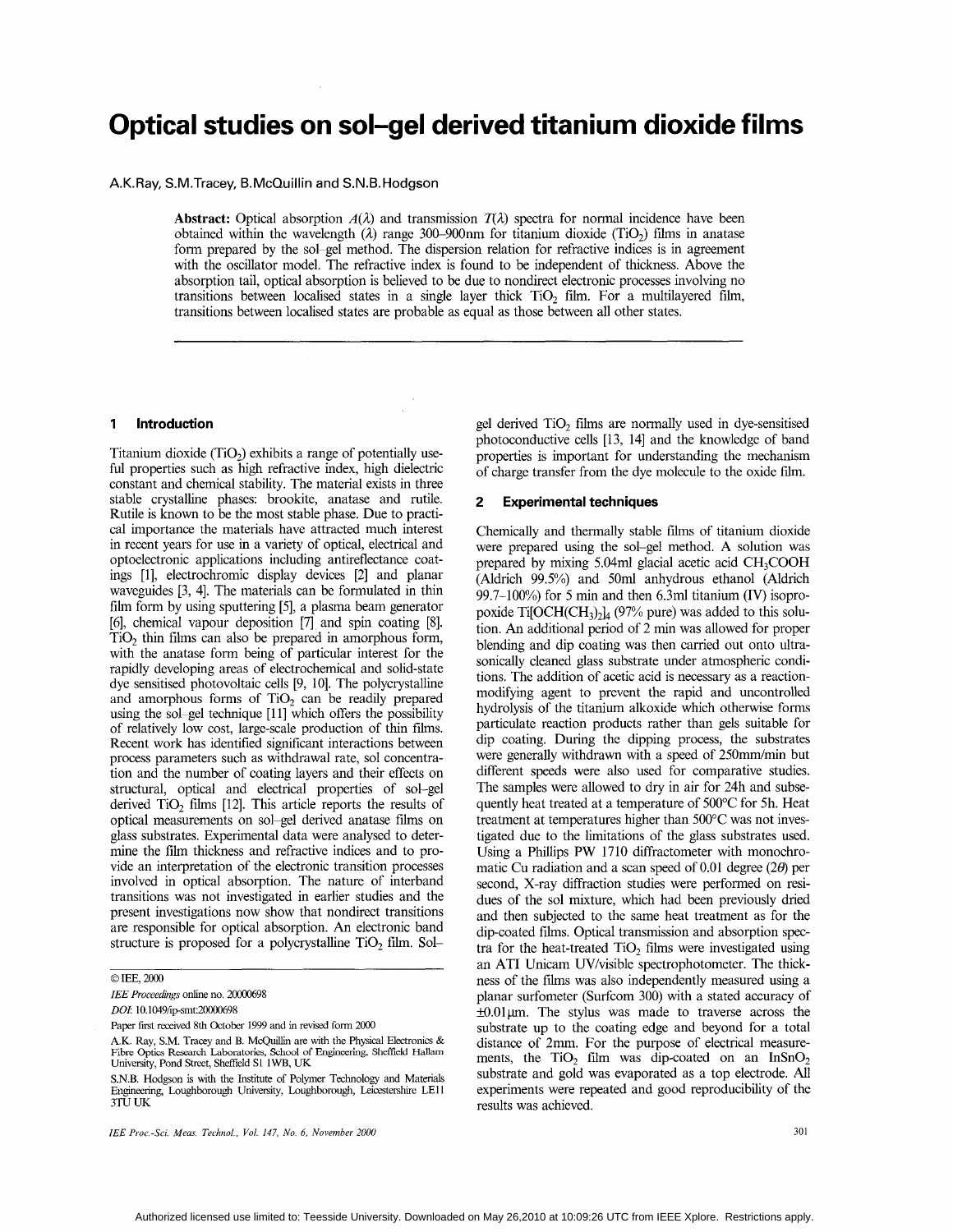### **3 Results and discussions**

Fig. 1 shows a typical powder X-ray diffraction pattern obtained from sol residues heated at 500°C for 5h. Using Bragg's law, values of interplanar spacing distance for each peak were calculated. The results of calculations are summarised in Table 1 and they correspond well to data for anatase  $TiO<sub>2</sub>$  film. The rutile and brookite forms of  $TiO<sub>2</sub>$ were not observed during these investigations. The amorphous phase of Ti02 film was obtained from the sols that were not affected by heat treatment. For comparison, the analysis of diffraction patterns for films manufactured under identical conditions, but heated to 350°C for the same length of time, does not produce similar results. The pattern in Fig.  $1b$  shows the form of TiO<sub>2</sub> film to be predominantly amorphous with the appearance of two peaks corresponding to interplanar distances of 35.37nm and 30.86nm at angles of  $\approx 25^{\circ}$  and  $\approx 27^{\circ}$ . It is therefore believed that the heat treatment temperature at 500°C caused a gradual crystallisation of the material to the ana tase structure.



**Fig. 1** Effect of heat treatment on the X-ray d.<br>gel residues for a gel heated to 500°C and 350°C<br>*a 500°C*<br>b 350°C *Effect of heat treatment on the X-ray diffraction patterns of TiO<sub>2</sub> sol-*

Fig. 2 shows typical transmission spectra for the bare glass substrate and also substrates coated with three different layers of  $TiO<sub>2</sub>$  films. The spectra were corrected for the effects of optical absorption in the substrates. **As** expected, films exhibit a significantly large fraction of transmission for the range of wavelengths  $350 \text{nm} \le \lambda \le 900 \text{nm}$ . The appearance of interference fringes in the transmission spectra is caused by multiple reflections at the boundary of the film and the substrate. The number of maxima and minima in interference patterns increases with that of the layers. Interference patterns were found to disappear for samples coated with less than four layers. Using the condition for interference for two adjacent maxima (or minima) at wavelengths  $\lambda_1$  and  $\lambda_2$ , the thickness *d* of the TiO<sub>2</sub> films is determined from the standard expression

$$
d = \frac{\lambda_1 \lambda_2}{2[\lambda_1 \mu(\lambda_2) - \lambda_2 \mu(\lambda_1)]} \tag{1}
$$

where  $\mu(\lambda_1)$  and  $\mu(\lambda_2)$  are the refractive indices of the TiO<sub>2</sub> film for  $\lambda_1$  and  $\lambda_2$ , respectively.

**Table 1: Measured values (a) and reference data (b) obtained for an anatase film from Philips PC-APD software for interplanar spacing** 

| Peak<br>number | Angle $(°)$ at which the<br>peak is positioned |        | Values of interplanar<br>spacing, nm |        |
|----------------|------------------------------------------------|--------|--------------------------------------|--------|
|                | (a)                                            | (b)    | (a)                                  | (b)    |
| 1              | 25.38                                          | 25.281 | 35.065                               | 35.2   |
| 2              | 37.78                                          | 37.801 | 23.793                               | 23.78  |
| 3              | 48.03                                          | 48.05  | 18.927                               | 18.92  |
| 4              | 53.83                                          | 53.891 | 17.017                               | 16.999 |
| 5              | 55.215                                         | 55.062 | 16.622                               | 16.665 |
| 6              | 62.79                                          | 62.69  | 14.787                               | 14.808 |
| 7              | 68.725                                         | 68.762 | 13.647                               | 13.641 |
| 8              | 70.255                                         | 70.311 | 13.387                               | 13.378 |
| 9              | 75.075                                         | 75.032 | 12.643                               | 12.649 |
| 10             | 82.7                                           | 82.662 | 11.66                                | 11.664 |



**Fig. 2** *Transmission interference fringes observed for five-, six- and seven-layer thick TiO<sub>2</sub> films* Transmission spectrum  $T_s$  for the glass substrate is also shown, withdrawal rate of  $250$ mm/min<br> $---$  five lavers

- - - - - six laye

 $\frac{1}{1-\epsilon}$  seven layers  $\frac{1}{1-\epsilon}$ 

The method due to Swanepoel is employed to estimate the refractive indices  $\mu(\lambda)$  [15]. If  $\mu_{s}(\lambda)$  is the refractive index of the substrate,  $\mu(\lambda)$  for the film can be found according to the formula

$$
\mu(\lambda) = \left[ M + \sqrt{(M^2 - \mu_s^2)} \right]^{1/2} \tag{2}
$$

where *M* is given for a wavelength  $\lambda$  in the form

$$
M = \frac{\mu_s^2 + 1}{2} + 2\mu_s \frac{T_{max}(\lambda) - T_{min}(\lambda)}{T_{max}(\lambda)T_{min}(\lambda)} \tag{3}
$$

 $T_{max}(\lambda)$  and  $T_{min}(\lambda)$  lie on the two curves enveloping the maxima and minima of the interference patterns. The refractive index  $\mu_s(\lambda)$  is calculated from the transmission spectrum  $T<sub>s</sub>(\lambda)$  for the glass substrate using the expression of

*IEE Proc.-Sei. Meas. Technol.. Vol. 147, No. 6, November 2000* 

302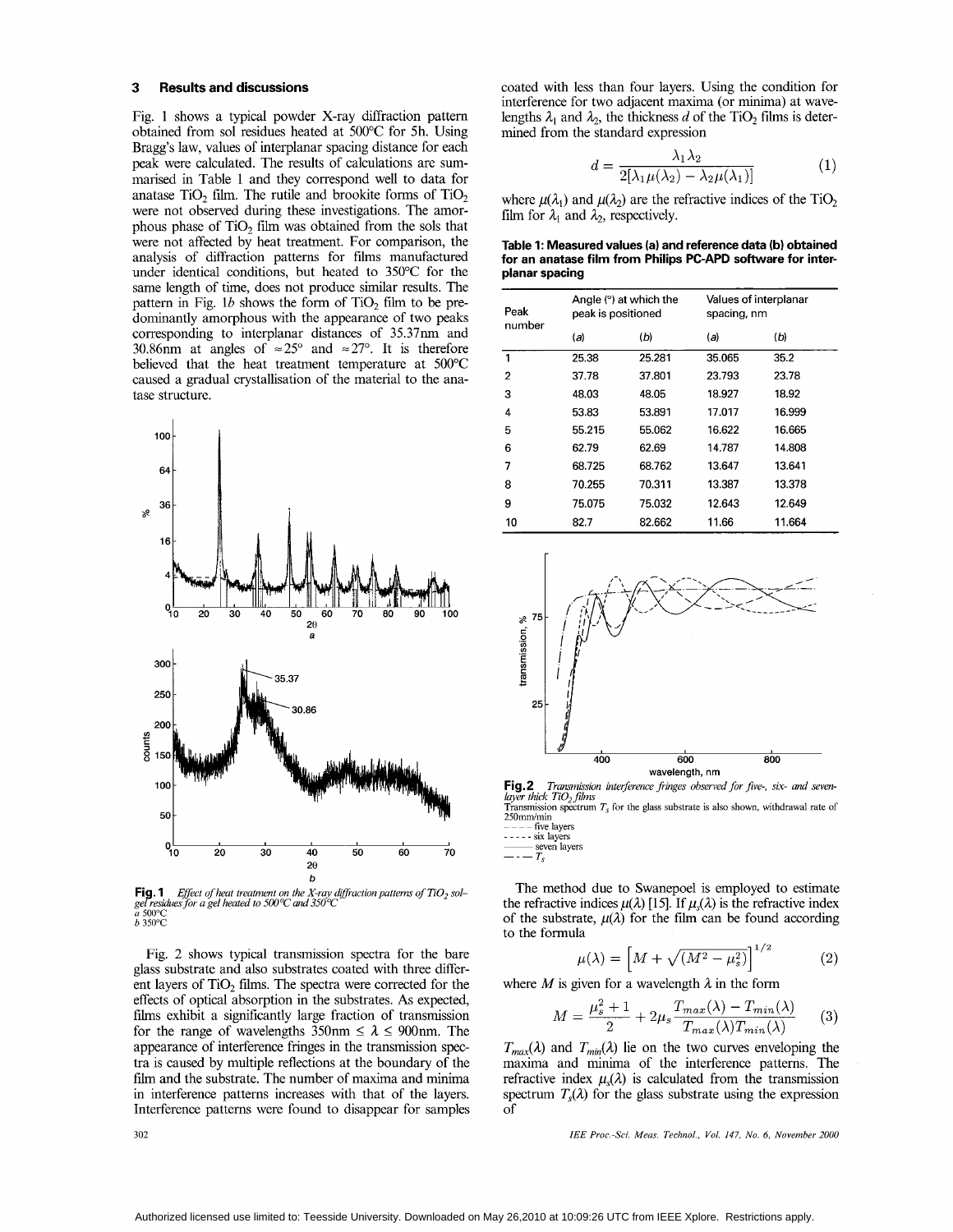$$
\mu_s(\lambda) = \frac{1}{T_s} + \sqrt{\frac{1}{T_s^2} - 1} \tag{4}
$$

A selfconsistent iterative procedure was developed to solve eqns. 1–4. The refractive index profile  $\mu(\lambda)$  within the transmission regime and the thickness of the TiO, film were calculated from the solutions. Parabolic interpolation between the three nearest experimental points is adopted to determine intermediate values of  $T_{max}(\lambda)$  and  $T_{min}(\lambda)$ . Similar experiments were also carried out on films produced with a withdrawal rate of 100mm/min.

Fig. 3 shows an approximately linear correlation between the number of applications and the overall coating thickness for both withdrawal rates of 250mm/min and 100mm/min. As expected, films produced by a fast withdrawal rate are found to be thicker than those produced by a slow rate. Results obtained from the surface profile experiments show a reasonable degree of consistency between the two sets of data obtained from independent measurements.



**Fig.3** Set of two linear graphs showing the relationship between the thickness of  $TiO_2$  film and the number of applications for withdrawal rate of (i) 250mm/<br>min and (ii) 100mm/min

Open and closed symbols identify the data obtained from the Swanepoel method and the surface profiling measurements, respectively



**Fig.4** Curve showing the variation of refractive index  $\mu$  with incident photon energy hy for a seven layer thick TiO<sub>2</sub> film Plot of  $(\mu^2 - 1)^{-1}$  against  $h\nu^2$  is given in the inset **Plot** of  $(\mu^2 - 1)^{-1}$  against  $h\nu^2$  is given in the inset

As shown in Fig. 4, refractive indices of a seven-layer thick TiO<sub>2</sub> film are found to decrease with the wavelength.

*IEE Proc.-Sci. Meus. Technol., Vol. 147, No. 6, November 2000* 

This observation is consistent with results reported earlier [10]. Using the least-squares technique, a linear fit is obtained in the inset for the dependence of  $(\mu^2 - 1)^{-1}$  on the square of photon energy *(hv)*. This implies that the dispersion relation can be explained in terms of the single oscillator model given in the form [16]

$$
\mu = \left[1 + \frac{E_d E_s}{E_s - h^2 \nu^2}\right]^{1/2} \tag{5}
$$

Values of the single effective oscillator energy  $E_d$  and the dispersion energy *E,* are estimated to be 2.2eV and 16.5eV from the zero energy intercept and the slope of the graph, respectively. 'The average oscillator strength *S* is estimated to be  $23 \times 10^{12} \text{m}^{-2}$  from the relationship of  $S = E_d E_c/(h^2 c^2)$ . Similar analysis was performed for the remaining layers and also for the samples prepared with the withdrawal speed of 100mm/min. It is found that refractive indices show a weak dependence on the **film** thickness within the range considered.



**Fig. 5**  *range of photon energy 3.5–4.1eV*<br>○ – –○ one layer<br>□ – –□ five layers<br>▽ – –∇ six layers *Absorplion spectra for TiO, \$lm with \$ve dgerent thickness in the* 

**Fig. 5** *Absorption*<br> *cange of photon energ*<br>  $\Box - \Box$  one layers<br>  $\nabla - \nabla$  six layers<br>  $\blacktriangleright$  -  $\blacktriangleright$  seven layers<br>  $\blacktriangleright$  -  $\blacksquare$  eight layers

Fig. *5* displays the absorbance as a function of incident photon energy  $(hv)$  in the range 3.5–4.1eV for a variety of coating layers. Absorption edges are not expected to be sharp because of random orientation of crystallites within the region on which the incident beam is focused. It is to be noted that the absorption edge decreases to a lower energy for a multilayered sample than that for a single-layered film. The energy-dependence of the absorbance *A* is usually written in the form [17]

$$
A(h\nu) = \left(\frac{Bd}{h\nu}\right)(h\nu - E_0)^n \tag{6}
$$

where the optical band gap  $E_0$  defines the energy position of the optical absorption edge and the power index *n*  describes the nature of electronic transitions. *B* depends upon the minimum metallic conductivity  $\sigma_0$ , refractive index  $\mu$ , the width of band edges  $\Delta E$  and the nature of electronic transition *n*. Eqn. 6 is valid for the present investigation since the absorption coefficient is found to be greater than  $10<sup>4</sup>m<sup>-1</sup>$  for all layers.

Eqn. 6 can be rewritten in the form [18]  
\n
$$
Y/Y' = \frac{h\nu - E_0}{n}
$$
\n(7)

where  $Y = A(hv)hv$  and

$$
Y' = \frac{d[A(h\nu)h\nu]}{d(h\nu)}
$$

303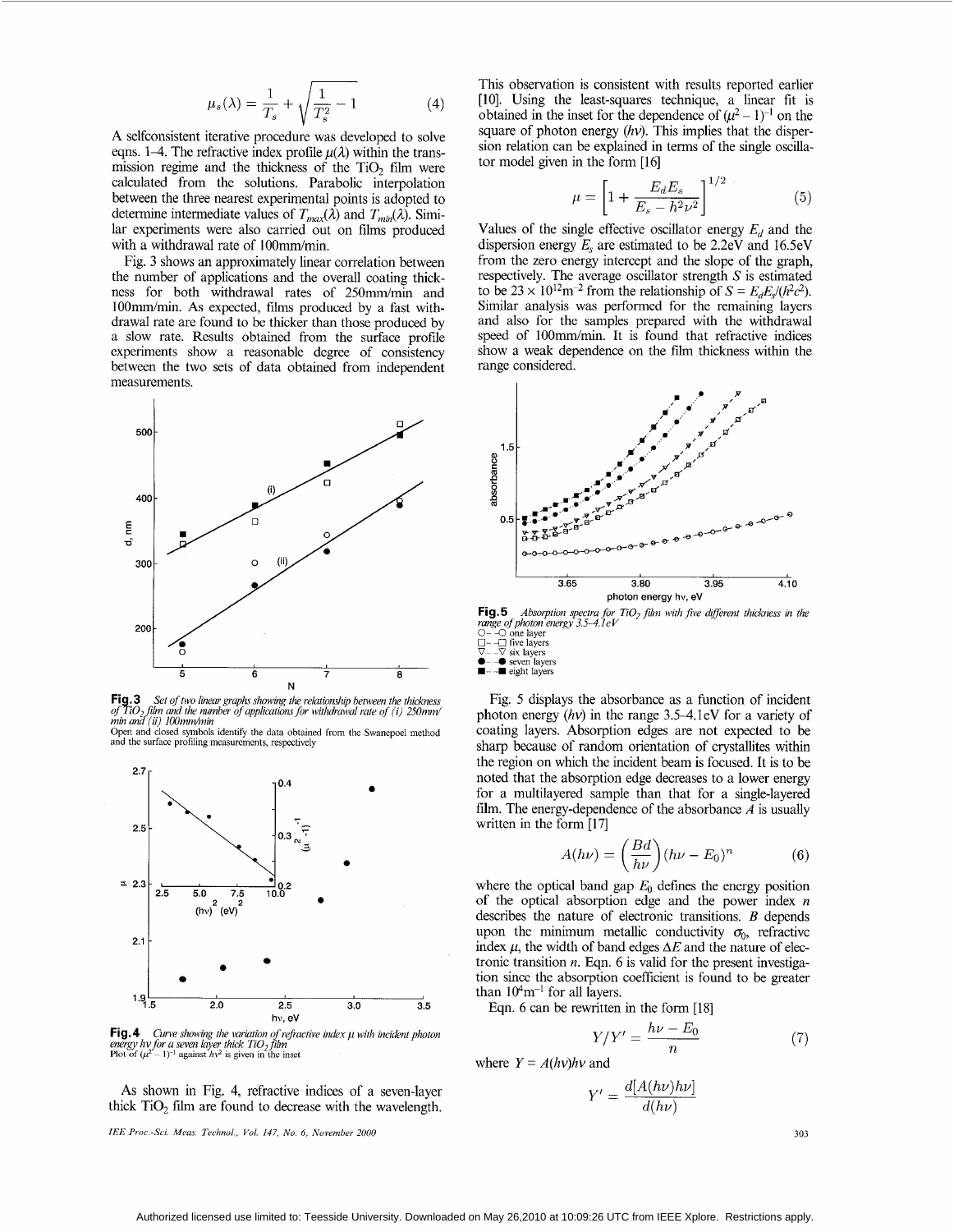The midpoint difference rule is employed to compute the derivative  $d[A(hv)h v/d(hv)]$  from the experimental data of Fig. *5.* The advantage of using eqn. 7 is that there is no requirement of prior knowledge of the film thickness.



**Fig.6** Two graphs showing linear dependence of Y/Y' on incident photon<br>energy hv in the range of 3.7–4.0eV for an eight-layer thick TiO<sub>2</sub> film energy *nv ut n*<br>□ eight layers<br>○ one layer

Fig. 6 shows the linear plots of *YIY'* as a function of *hv*  for photon energies greater than the absorption edge for one- and eight-layered thick films. Values of *n* and  $E_0$  are determined from the gradient and intercept, respectively. *Eo*  takes on values of 3.6eV and 3.3eV for single and eightlayered films, respectively. Similar analysis was performed for the remaining layers. It is found that the value of  $E_0$  is independent of the number of coatings in a multilayered film and this observation agrees well with the plots in Fig. *5.* The value of *n* for a single layer is also different from that of multilayers. These data may be interpreted in terms of the model due to Mott and Davis [19] for nondirect transitions involving the energy supply by incident photons and no emission or absorption of phonons. The value of  $n = 2$  for a single layer implies that the probability of transitions between localised states is small. However, for  $n = 3$  in the case of a multilayered TiO<sub>2</sub> film, transitions between localised states become equally probable in a multilayered system as those involving the continuum states. This is a feasible observation since the density of states localised at the interface between consecutive layers is large. In both cases, the density of states at the band edges is expected to be linear with energy, and the width of band edges may be derived from the relation [19]

$$
\Delta E = \left(\frac{4\pi\sigma_0}{3\mu cB}\right)^{1/2} \tag{8}
$$

where the velocity of light c is taken to be  $3.0 \times 10^8 \text{ms}^{-1}$ .

 $\sigma_0$  is found to be  $3.8 \times 10^{-4}$ Sm<sup>-1</sup> from the Arrhenius plot of conductivity of a  $0.36~\mu m$  TiO<sub>2</sub> film as a function of the inverse of temperature *T* (Fig. 7). *B* is assumed to be constant in the optical frequency range and  $\Delta E$  is found to lie within the range of 0.1–0.2eV. The electronic band gap  $E_C$  $-E_V$  is, therefore, estimated to be 3.6eV for a multilayered film.

### **4 Concluding remarks**

It is found that sol-gel derived  $TiO<sub>2</sub>$  films possess a relatively high refractive index with its typical value of 2 at 500nm. Vorotilov *et al.* [20] determined an index of 2 for anatase, which is in agreement with the present data. The refractive index of  $TiO<sub>2</sub>$  thin films prepared by ion beam assisted deposition methods lies between 2.3 and 2.7 [21].



**Fig. 7** *Variation of conductivity*  $\sigma$  *with reciprocal temperature for TiO<sub>2</sub> film* 

Values of the optical band gap  $E_0$  are comparable to those previously reported for TiO<sub>2</sub> films. Values of  $E_0$  are found to be 3.2eV and 3.0eV for reactively triode sputtered  $TiO<sub>2</sub>$ films in anatase and rutile, respectively [22]. Leinen *et al.*  [23] have recently reported a band gap in the range of 3.3-3.42eV for induced chemical vapour deposited anatase films. Fresnel loss occurs at the interface between the substrate and the first layer due to the mismatch in their refractive indices. It is also reported that sodium atoms diffuse into  $TiO<sub>2</sub>$  film from the glass substrate [24]. This diffusion process is likely to cause the changes in optical properties of the single-layer film but no evidence of strong sodium contamination was, however, observed from the diffraction pattern for a single layer in the present studies. Both Fresnel and diffusion effects become less important for the subsequent coating of layers.

### **5 Acknowledgments**

The authors are grateful to Dr **A.** Hassan of Sheffield Hallam University and Professor **C.A.** Hogarth of Brunel University for fruitful discussions. S.M. Tracey is grateful to Shefield Hallam University for the award of a research studentship.

#### **6 References**

- 1 VANBOMMEL, , and BERNARDS, T.N.M.: 'Spin coating of titanium ethoxide solutions', *J. Sol-Gel Sci. Technol.,* 1997, **8,** (1-3), pp.
- $\mathfrak{D}$ 459–463<br>CANTAO, M.P., CISNEROS, J.L., and TORRESI, R.M.: 'Electro-<br>chromic behavior of sputtered titanium-oxide thin-films', *Thin Solid*<br>*Films*, 1995, **259**, pp. 70–74<br>YOSHIDA, M., LAL, M., KUMAR, N.D., and PRASAD, P.N.:
- 3 'TiO, nano-particledispersed polyimide composite optical waveguide materials through reverse micelles', *J. Mater. Sci.,* 1997, *32,* (15), pp. 4047-4051
- 4 SOREK, **Y.,** REISFELD, R., FINKELSTEIN, I., and RUSCHIN, S.: 'Sol-gel glass waveguides prepared at low-temperature', *Appl. Phys. Lett.*, 1993, 63, (24), pp. 3256-3258<br>WEINBERGER, B.R., and GARBER, R.B.: 'Titanium dioxide pho-
- *5*  tocatalysts produced by reactive magnetron sputtering', *Appl. Phys. Lett.,* 1995, *66,* **(18), pp.** 2409-241 **1**  HA, H., MOON, B.K., HORIUCHI, T., INSUSHIMA, T., ISHI-
- 6 **WARA,** H., and KONINUMA, H.: 'Structure and electric properties of TiO, films prepared by cold plasma torch under atmospheric pres-sure', *Mater. Sei. Technol.,* 1996, **MI,** pp. 14S147
- 7 LEE, W.G., WOO, S.I., KIM, J.C., CHOI, S.H., and OH, K.H.: 'Preparation and properties of amorphous TiO<sub>2</sub> thin films by plasma enhanced chemical vapour deposition', *Thin Solid Films*, 1994, 237, pp. 105-111
- 8 KIM, Y.J., and FRANCIS, L.F.: 'Processing and characterisation of porous TiO, coatings', *J. Am. Ceram.* Soc., 1993,76, (3), pp. 737-742
- 9 BACH, U., LUPO, D., COMTE, P., MOSER, J.E., WEISSOOR-TEL, F., SALBECK, J., SPREITZER, H., and GRATZEL, M.: Solid-state dye-sensitized mesoporous TiO, solar cells with hgh pho-ton-toelectron conversion efficiencies', *Nature,* 1998, **395,** pp. 583-585

*IEE Proc.-Sci. Meas. Technol., Vol. 147, No. 6, November 2000*